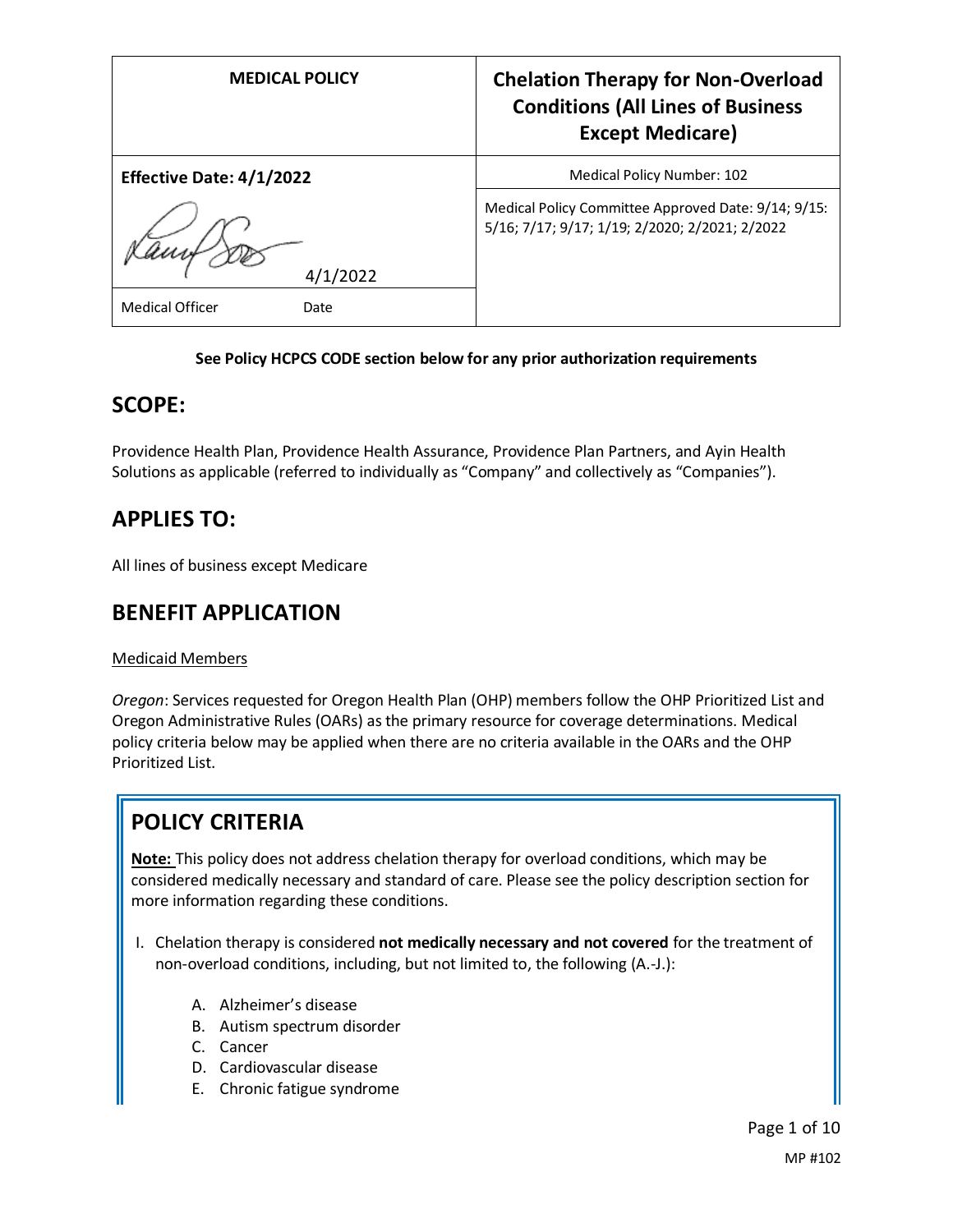- F. Diabetes
- G. Lyme Disease
- H. Multiple sclerosis
- I. Parkinson's disease
- J. Rheumatoid arthritis

## **BILLING GUIDELINES**

The following codes are not specific to chelation therapy, but may be billed in conjunction with M0300 or S9355.

- 96365-96368
- J0470
- J0600
- J0895
- J3520

## **M0300 and S9355 will be covered if billed with one of the following diagnosis codes:**

- D56.1
- D57.00–D57.819
- D61.01
- E72.01
- E83.01
- E83.111
- E83.52
- $\bullet$  K74.3
- $\bullet$  K74.4
- K74.5
- T36-T65 with fifth or sixth character 1-4 or 6
- T45.4x1A T45.4x5S
- T46.0x1A T46.0x4S
- T47.1X5A –T47.1x5S
- T56.0x1A T56.0x4S
- T56.1x1A T56.1x4S
- T56.3x1A T56.3x4S
- T56.4x1A T56.4x4S
- T56.5x1A T56.5x4S
- T56.811A T56.814S
- T56.891A T56.894.S
- T56.91xA T56.94xS
- T57.0x1A T57.0X4S
- T80.92xA T80.92xS
- K71.XXX
- N14.3
- T57.2XX

# **HCPCS CODES**

| <b>All Lines of Business Except Medicare</b> |                                                                                                                                                                                                                                                          |  |
|----------------------------------------------|----------------------------------------------------------------------------------------------------------------------------------------------------------------------------------------------------------------------------------------------------------|--|
| No Prior Authorization Required              |                                                                                                                                                                                                                                                          |  |
| G0068                                        | Professional services for the administration of anti-infective, pain management,<br>chelation, pulmonary hypertension, and/or inotropic infusion drug(s) for each infusion<br>drug administration calendar day in the individual's home, each 15 minutes |  |
| M0300                                        | IV chelation therapy (chemical endarterectomy)                                                                                                                                                                                                           |  |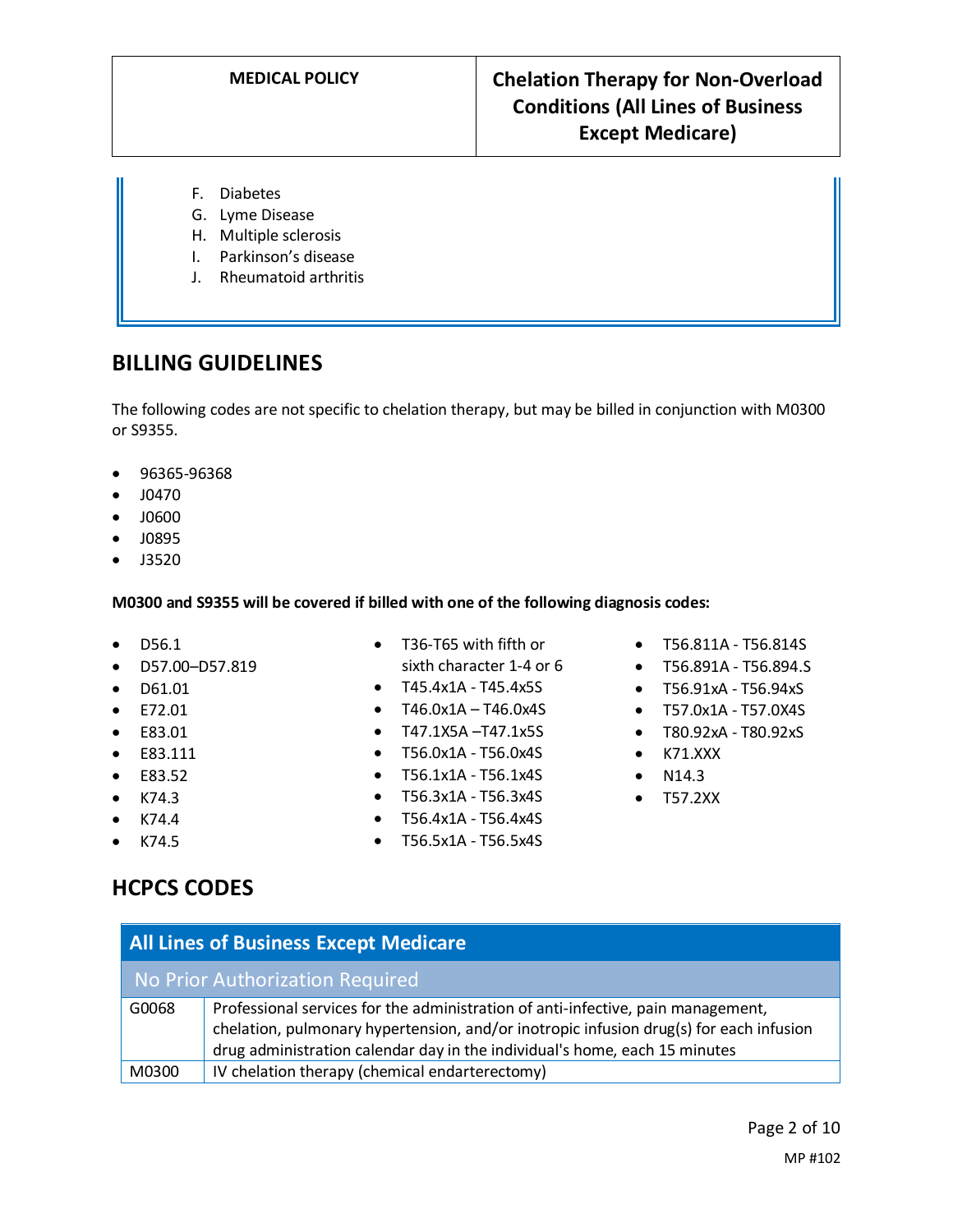| S9355 | Home infusion therapy, chelation therapy; administrative services, professional              |
|-------|----------------------------------------------------------------------------------------------|
|       | $\Box$ pharmacy services, care coordination, and all necessary supplies and equipment (drugs |
|       | and nursing visits coded separately), per diem                                               |

# **DESCRIPTION**

## **Overload Conditions**

The presence of certain heavy metals (e.g., iron) within the body is essential for bodily functions.<sup>1</sup> However, the build-up of heavy metals or metals that do not naturally occur within the body is toxic. The most common heavy metals to cause overload toxicity are iron, lead, copper, and aluminum.

Iron overload is primarily due to hereditary hemochromatosis, a genetic disease that causes excess absorption of iron from the diet. This iron accumulates in body organs, which can eventually cause inflammation and organ damage. Serious health effects of hemochromatosis include liver cirrhosis, liver cancer, heart abnormalities, and diabetes. Iron overload can also occur in patients with genetic hemoglobin disorders (e.g., sickle cell anemia and thalassemia major) who require frequent blood cell transfusions. The frequent blood transfusions can cause excess iron build-up and eventual toxicity.

Although decreasing, "lead poisoning continues to be the leading environmental threat to children in the United States."<sup>1</sup> Lead poisoning can cause severe symptoms and neurological deficits, including seizures, coma, and permanent neurologic loss or death over an extended period of time.

Copper overload is commonly due to Wilson's disease, a genetic disease that causes an abnormal amount of copper to accumulate in the body. Wilson's disease can cause liver disease and neurological or psychiatric abnormalities. If untreated, Wilson's disease is fatal.

Aluminum overload is frequently present in patients with renal failure who are undergoing dialysis. "Aluminum can be present in the water used to prepare dialysate and in aluminium-containing phosphate binders, and can cause adverse effects on bone, the haematopoietic system, and the brain."<sup>1</sup>

## **Non-Overload Conditions**

Non-overload conditions are those not related to heavy metal overload toxicity. Chelation therapy is purported to treat other conditions, including, but not limited to the following:

- Alzheimer's disease- a chronic neurodegenerative disease that destroys memory and other neurologic functions
- Autism spectrum disorder- a developmental disorder that affects "a spectrum" of social and behavioral skills
- Cardiovascular disease- a heart and blood vessel disease that includes numerous problems (e.g, heart attack, stroke) primarily due to atherosclerosis (the build-up of plaque on artery walls)<sup>2</sup>
- Rheumatoid arthritis- an autoimmune disease that causes chronic inflammation of the joints.<sup>3</sup>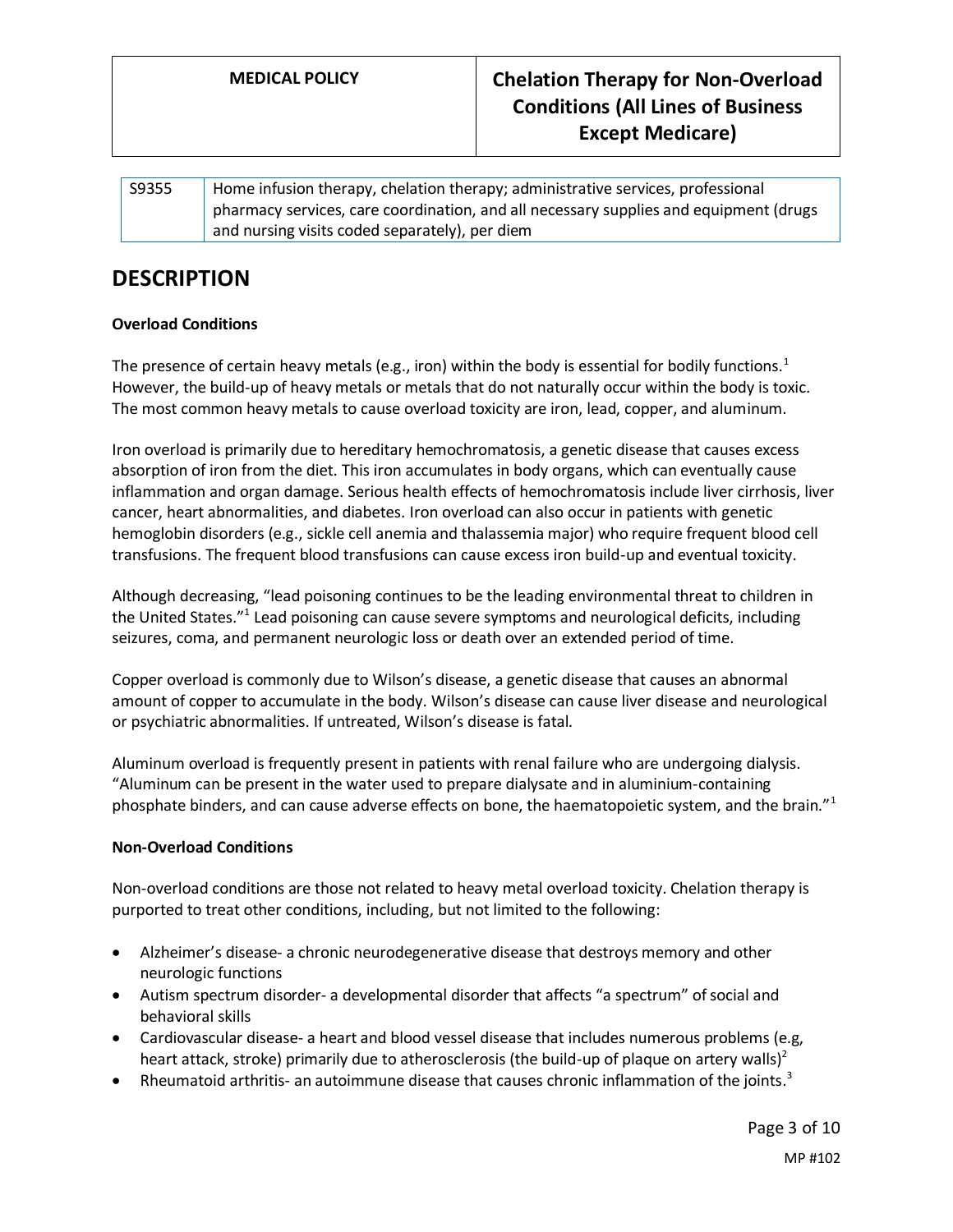## **Chelation Therapy**

"To reduce heavy metal build-up, patients who have heavy metal overload undergo chelation therapy. During chelation therapy, heavy metals bind to a molecule called a chelator, natural or synthetic compounds that have a high affinity and specificity for heavy metal ions. When the chelator and heavy metal ion bind together, they form a water-soluble complex that can then be excreted in the urine or feces."<sup>1</sup>

## **REVIEW OF EVIDENCE**

A review of the ECRI, Hayes, Cochrane, and PubMed databases was conducted regarding the use of chelation therapy as a treatment for non-overload conditions. Below is a summary of the available evidence identified through December 2021.

#### **Alzheimer's Disease**

In 2008, Sampson et al. conducted a Cochrane systematic review to evaluate metal protein attenuating compounds for the treatment of Alzheimer's dementia.<sup>4</sup> Independent reviewers systematically identified eligible studies, assessed quality, and extracted data. Study authors were also contacted, if necessary, for additional information or data. The primary outcome of interest was cognitive function (as measured by psychometric tests). Secondary outcomes included clinical global impression, quality of life, functional performance, safety, and death.

After systematic review, the authors identified two randomized double-blind, placebo-controlled trials (RCTs) as eligible for inclusion (n=114). The first RCT found no statistically significant difference in cognition (measured using the Alzheimer's Disease Assessment Scale-Cognition [ADAS-Cog]) between the treatment and control groups at 36 weeks follow-up. "The difference in mean change from baseline ADAS-Cog score in the treatment arm compared with the placebo arm at weeks 24 and 36 was a difference of 7.37 (95% confidence interval (CI) 1.51 to 13.24) and 6.36 (95% CI -0.50 to 13.23), respectively."<sup>4</sup> The second RCT found no significant difference in the Neuropsychological Test Battery (NTB) composite, memory, or executive scores between the treatment and placebo groups at 12 weeks follow-up.

Strengths of this systematic review include the gathering of evidence, assessment of quality, and extraction of data by several independent reviewers, contacting study authors for additional information, assessment of heterogeneity, and sensitivity analyses. Limitations were present in the small number of included studies (possible publication bias) and the inability to conduct a meta-analysis due to significant heterogeneity between studies. Ultimately, the authors concluded "there is an absence of evidence as to whether metal protein attenuating compounds has any positive clinical benefit for patients with AD, or whether the drug is safe."<sup>4</sup>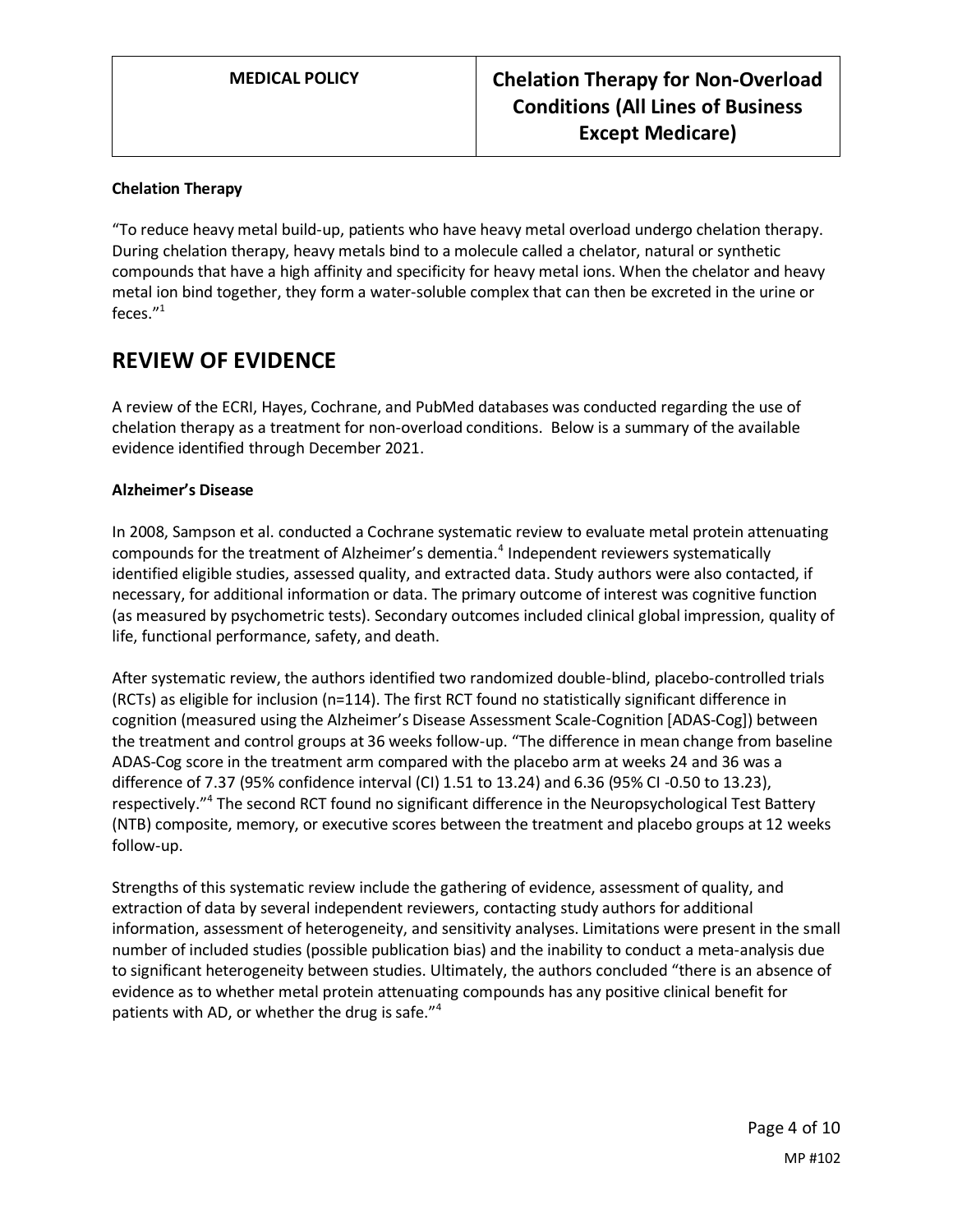#### **Autism Spectrum Disorder**

In 2015, James et al. conducted a Cochrane systematic review to evaluate chelation for autism spectrum disorder (ASD).<sup>5</sup> Independent reviewers systematically identified eligible studies, assessed quality, and extracted data. Study authors were also contacted, if necessary, for additional information or data. The primary outcomes of interest were core symptoms of ASD (social interaction, communication, and stereotypy) and adverse events. Secondary outcomes included non-core behaviors of ASD (irritability, aggression, hyperactivity, insomnia, and self-injury), quality of life, and heavy metal levels.

After systematic review, the authors only identified one study as eligible for inclusion (n=77). The study included 2 phases. During phase 1, all children were randomized to the treatment or placebo groups for 7 days. The children who were found to be high excreters of heavy metals during phase 1 (n=49) continued to phase 2. During phase 2 they received 3 more days of treatment or placebo, followed by 11 days off. The cycle of 3 days on and 11 days off was repeated up to 6 times. Overall, there was no evidence to suggest that multiple rounds of chelation therapy had an effect on ASD symptoms.

Strengths of this systematic review include the gathering of evidence, assessment of quality, and extraction of data by several independent reviewers. However, significant methodological limitations are present due to the small number of included studies and the small sample size. The authors concluded "no clinical trial evidence was found to suggest that pharmaceutical chelation is an effective intervention for ASD. Given prior reports of serious adverse events, such as hypocalcaemia, renal impairment and reported death, the risks of using chelation for ASD currently outweigh proven benefits."<sup>5</sup>

#### **Cardiovascular Disease**

• In 2020, Cochrane published a systematic review evaluating the safety and efficacy of chelation therapy for the treatment of atherosclerotic cardiovascular disease.<sup>6</sup> In total, 5 studies assessing 1,993 randomized participants were included for review. Follow-up varied from 1 year to 5 years. Sample sizes in individual studies ranged from 10 to 1,708 participants, with all studies comparing chelation to a placebo. Two studies with coronary artery disease participants reported no evidence of a difference in all‐cause mortality between chelation therapy and placebo. One study with coronary artery disease participants reported no evidence of a difference in coronary heart disease deaths between chelation therapy and placebo. Two studies with coronary artery disease participants reported no evidence of a difference in myocardial infarction, angina, and coronary revascularization. Two studies (one with coronary artery disease participants and one with peripheral vascular disease participants) reported no evidence of a difference in stroke. Metaanalysis of maximum and pain‐free walking distances three months after treatment included participants with peripheral vascular disease and showed no evidence of a difference between the treatment groups. Quality of life outcomes were reported by two studies that included participants with coronary artery disease, but authors were unable to pool the data due to different methods of reporting and varied criteria. The quality of evidence was determined to range from "very low" to "low." Investigators concluded that evidence was insufficient to determine the effectiveness or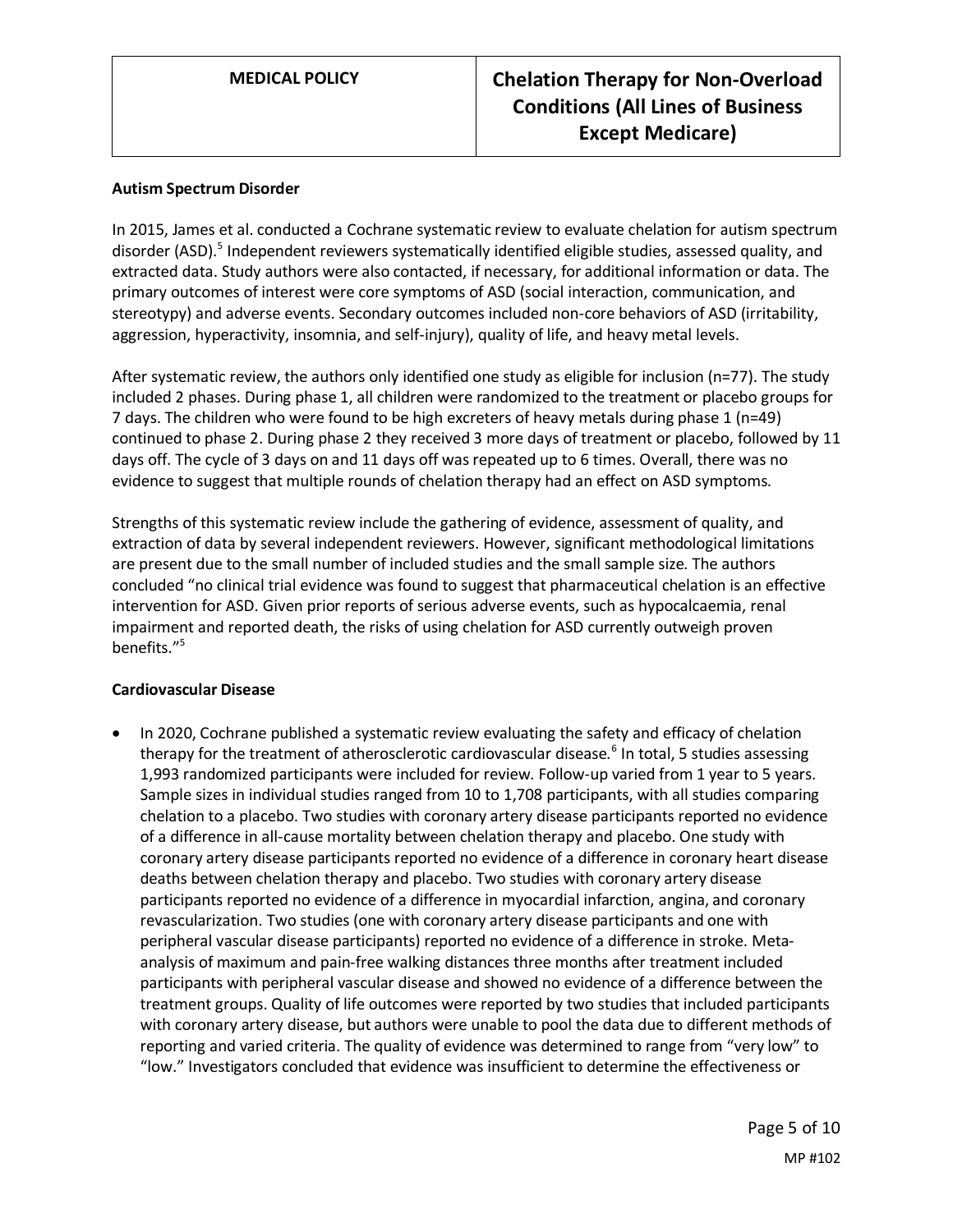ineffectiveness of chelation therapy in improving clinical outcomes of people with atherosclerotic cardiovascular disease.

• In 2017, Sultan and colleagues conducted a narrative review of evidence published through February 2017, evaluating the use of chelation therapy in the treatment of cardiovascular disease.<sup>7</sup> Among recent studies, only the results from the largest RCT to date – the 2013 TACT study ( $n =$ 1,708; mean follow-up time= 4.6 years) – were analyzed in detail. The TACT study's primary outcome was the assessment of a composite endpoint comprising total mortality, recurrent myocardial infarction (MI), stroke, coronary revascularization, or hospitalization for angina. Investigators found that patients treated with chelation experienced fewer events than patients treated with placebo (26% versus 30%; HR, 0.82, 95% CI 0.69–0.99; *p* = 0.035.) However, there was no significant difference among patient groups in either total mortality (10% vs. 11% in placebo group; HR, 0.93[95% CI, 0.70–1.25]; *p* = 0.64) or any other individual components of the primary endpoint. Subgroup analysis showed significant reductions among chelation group patients with anterior MI (37% HR, 0.63, 95% CI 0.47–0.86; *p* = 0.03) and diabetes (39% reduction, HR: 0.61; 95% CI: 0.45–0.83; *p* = 0.02). Limitations of the TACT study included inadequate blinding among both patients and investigators, and a substantial loss to follow-up (18%), nearly all due to withdrawal of consent following discovery that the therapy was not FDA-approved. The trial's investigators concluded that these results were not sufficient to support the routine use of chelation therapy in the treatment of cardiovascular disease.

Given the paucity of evidence to date, review authors concluded that chelation therapy remains unproven for treatment of atherosclerosis. Reviewers noted that an ongoing clinical trial (i.e. TACT2) trial may clarify chelation therapy's use in post-MI diabetic patients.

- In 2016, Ibad and colleagues conducted a non-systematic review, evaluating the general effects of chelation therapy on cardiovascular disease.<sup>8</sup> Investigators searched PubMed for eligible studies, assessed quality, and extracted data. Sample sizes ranged from 10 to 1708; follow-up times were unreported in the review. In total, investigators reviewed 38 studies, including 20 case series, and 7 RCTs, including the TACT study referenced above. Reviewers determined the overall quality of evidence to be low: each of the reviewed case series was uncontrolled, observational or retrospective with a small sample size, and most available RCT's suffered from small sample sizes, incomplete randomization and inadequate blinding. Review authors concluded that chelation therapy's safety and efficacy for the treatment of cardiovascular disease remains unclear and that additional, rigorous trials are needed.
- In 2013, Lamas and colleagues conducted a double-blind, placebo-controlled, randomized trial (RCT) to assess the effect of disodium EDTA chelation regimen on cardiovascular events in patients with previous myocardial infarction (the TACT RCT). $9$  A total of 1,708 patients were enrolled and randomized to receive either 40 infusions of chelation solution (n=839) or a placebo (n=869). The infusions were administered for weekly for 30 weeks, followed by 10 infusions 2 to 8 weeks apart. The primary outcome of interest was a composite endpoint of total mortality, recurrent MI, stroke, coronary revascularization, or hospitalization for angina. The secondary outcome of interest was the rate of cardiovascular death, reinfarction, or stroke.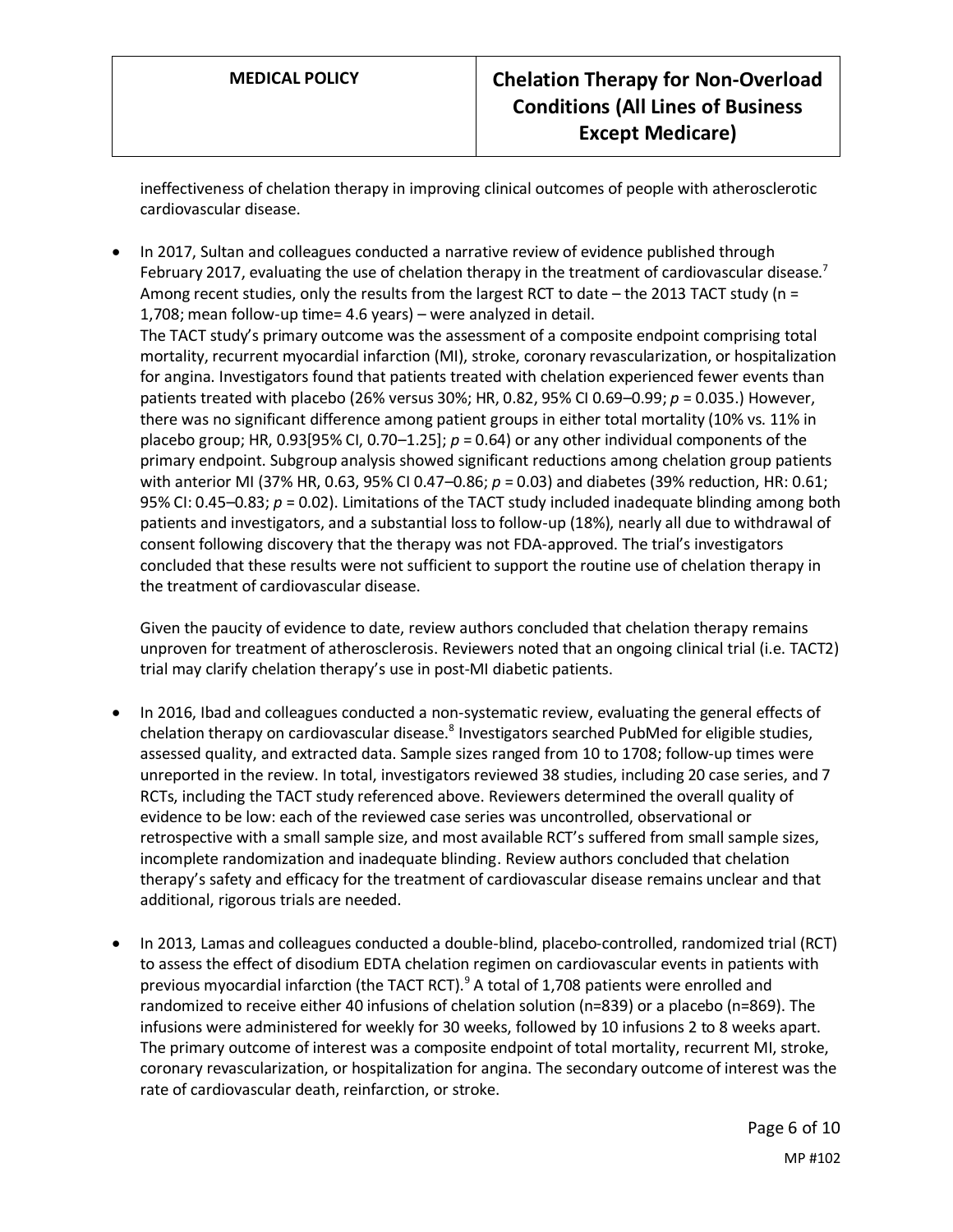A total of 38 patients (16%) in the chelation group and 41 patients (15%) in the placebo group discontinued infusions due to adverse events. The results indicated no statistically significant difference between groups on total mortality (chelation: 87 deaths [10%]; placebo: 93 death [11%]). "The effect of EDTA chelation on the components of the primary end point other than death was of similar magnitude as its overall effect (MI: chelation, 6%; placebo, 8%; HR, 0.77 [95% CI, 0.54-1.11]; stroke: chelation, 1.2%; placebo, 1.5%; HR, 0.77 [95% CI, 0.34-1.76]; coronary revascularization: chelation, 15%; placebo, 18%; HR, 0.81 [95% CI, 0.64-1.02]; hospitalization for angina: chelation, 1.6%; placebo, 2.1%; HR, 0.72 [95% CI, 0.35-1.47])."<sup>9</sup>

Methodological strengths of this RCT included the prospective, randomized, controlled design, use of a placebo group, large sample size, double blinding, and conducting intention-to-treat analysis. Limitations of this study include the losses to follow-up (n=79) and the use of a composite, invalidated primary endpoint. Ultimately, the authors concluded "among stable patients with a history of MI, use of an intravenous chelation regimen with disodium EDTA, compared with placebo, modestly reduced the risk of adverse cardiovascular outcomes, many of which were revascularization procedures. These results provide evidence to guide further research but are not sufficient to support the routine use of chelation therapy for treatment of patients who have had an  $MI."<sup>9</sup>$ 

• In 2014, Escolar et al. conducted a subgroup analysis of the TACT RCT to evaluate the effect of EDTAchelation regimen on patients with diabetes mellitus and prior myocardial infarction.<sup>10</sup> Of the 1,708 patients enrolled into the TACT RCT, 633 patients had diabetes mellitus (n=322 EDTA; n=311 placebo). A statistically significant difference was observed between the treatment and placebo group for the primary composite endpoint (total mortality, recurrent MI, stroke, coronary revascularization, or hospitalization for angina). A statistically significant reduction was also seen between groups for all-cause mortality and the secondary endpoint (cardiovascular death, reinfarction, or stroke); however, after adjustment for multiple subgroups, the results were no longer statistically significant.

Methodological strengths of this RCT included the prospective, randomized, controlled design, use of a placebo group, large sample size, double blinding, and conducting intention-to-treat analysis. Limitations are present due to the post hoc subgroup analysis and use of a composite, invalidated, primary endpoint. The authors concluded "Post-myocardial infarction patients with diabetes mellitus aged ≥50 demonstrated a marked reduction in cardiovascular events with EDTA chelation. These findings support efforts to replicate these findings and define the mechanisms of benefit. However, they do not constitute sufficient evidence to indicate the routine use of chelation therapy for all post-myocardial infarction patients with diabetes mellitus."<sup>10</sup>

## **Rheumatoid Arthritis**

No systematic reviews or randomized controlled trials evaluating chelation therapy for rheumatoid arthritis were identified. Two nonrandomized studies were identified $11,12$ ; however, the significant methodological limitations and the historical nature of these studies does not permit meaningful conclusions.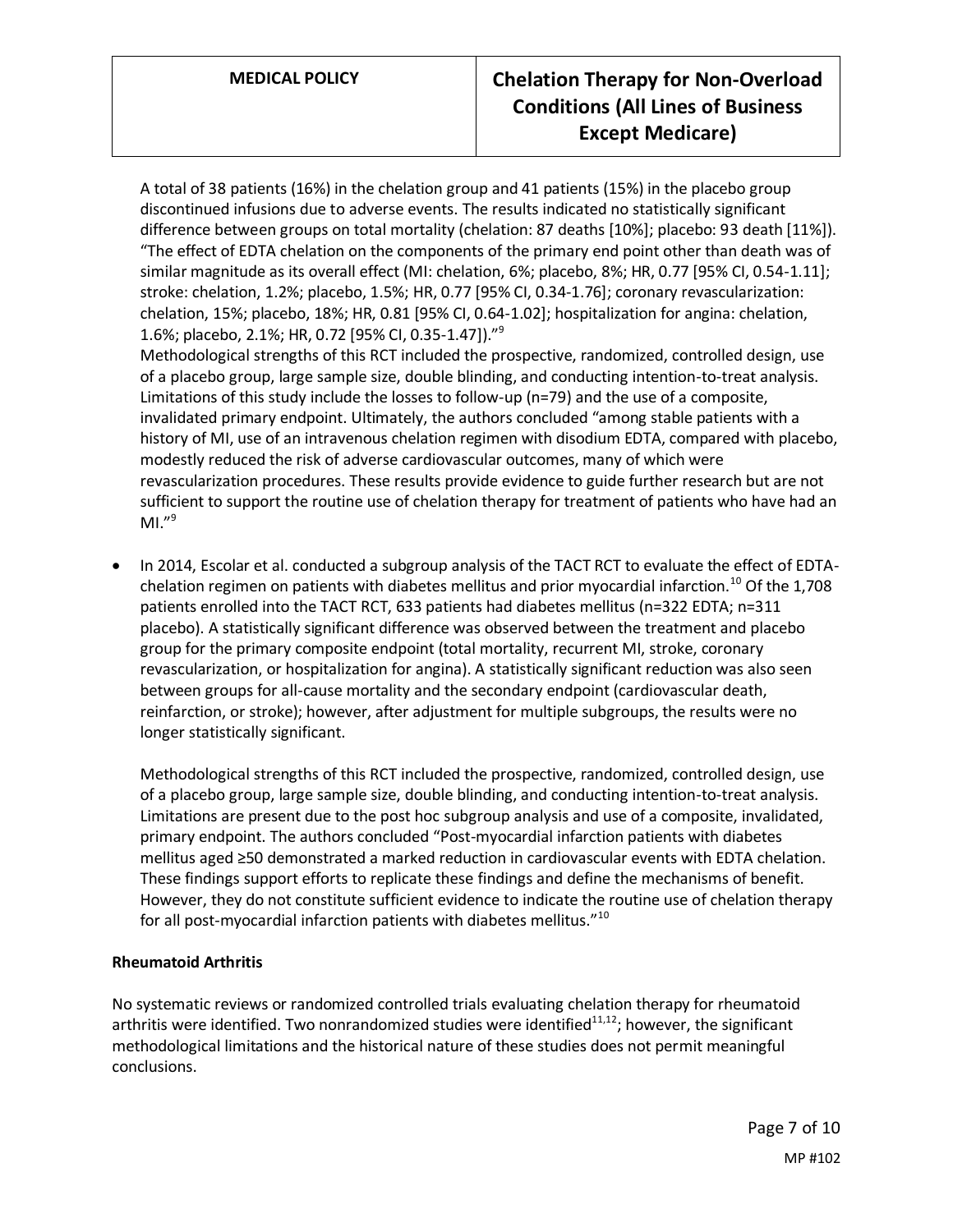#### **Other Non-Overload Conditions**

Due to insufficient evidence, no conclusions were possible regarding chelation therapy for autism spectrum disorder, cancer, chronic fatigue syndrome, diabetes, multiple sclerosis, Parkinson's disease, or rheumatoid arthritis.

# **CLINICAL PRACTICE GUIDELINES**

No clinical practice guidelines were identified that specifically addressed chelation therapy for the treatment of Alzheimer's disease or rheumatoid arthritis.

#### **Autism Spectrum Disorder**

#### National Institute for Health and Care Excellence (NICE)

In 2021, NICE recommended against the use of chelation in managing autism symptoms in adults.<sup>13</sup> In 2021, NICE recommended against the use of chelation in any context to manage autism symptoms in children and young people. $14$ 

#### **Cardiovascular Disease**

#### Canadian Cardiovascular Society (2014)

In 2014, the Canadian Cardiovascular Society reviewed published evidence and recommended against the use of chelation therapy in improving angina or exercise tolerance in patients with stable ischemic heart disease (conditional recommendation, moderate-quality evidence).<sup>15</sup>

#### American College of Cardiology

The 2014 evidence-based clinical practice guideline for the diagnosis and management of patients with stable ischemic heart disease stated, "although disodium EDTA is approved by the U.S. Food and Drug Administration for specific indications, such as iron overload and lead poisoning, it is not approved for use in preventing or treating cardiovascular disease. Accordingly, the writing group finds that the usefulness of chelation therapy in cardiac disease is highly questionable."<sup>16</sup>

#### American Academy of Family Physicians (AAFP)

The 2013 evidence-based AAFP policy states the following:

"The AAFP endorses the 1983 AMA Diagnostic and Therapeutic Assessment of Chelation Therapy which reads as follows: chelation therapy with ethylenediaminetetraacetic acid or its sodium salt is not an established treatment for atherosclerotic vascular disease."<sup>17</sup>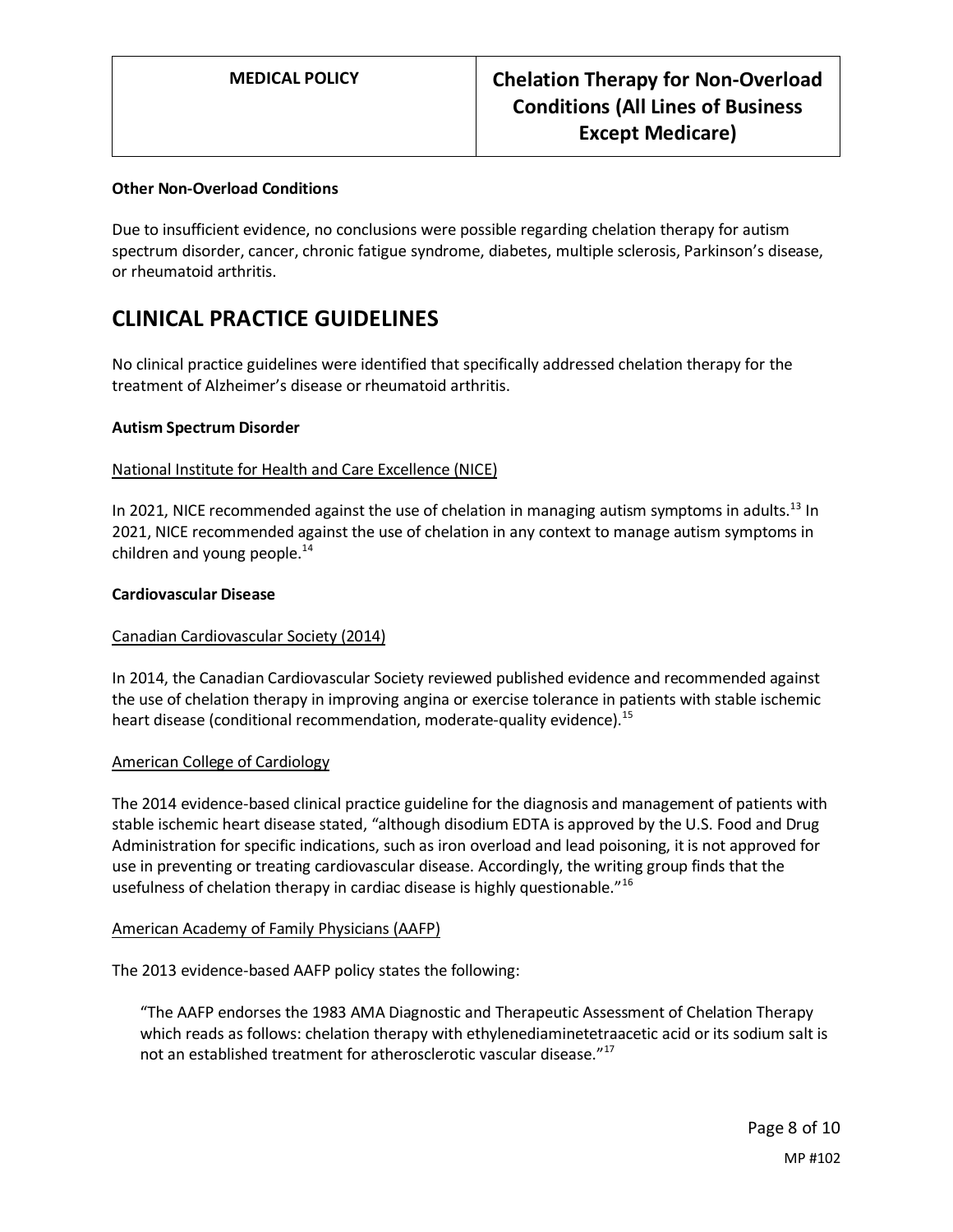# **INSTRUCTIONS FOR USE**

Company Medical Policies serve as guidance for the administration of plan benefits. Medical policies do not constitute medical advice nor a guarantee of coverage. Company Medical Policies are reviewed annually and are based upon published, peer-reviewed scientific evidence and evidence-based clinical practice guidelines that are available as of the last policy update. The Companies reserve the right to determine the application of Medical Policies and make revisions to Medical Policies at any time. Providers will be given at least 60-days notice of policy changes that are restrictive in nature.

The scope and availability of all plan benefits are determined in accordance with the applicable coverage agreement. Any conflict or variance between the terms of the coverage agreement and Company Medical Policy will be resolved in favor of the coverage agreement.

# **REGULATORY STATUS**

## Mental Health Parity Statement

Coverage decisions are made on the basis of individualized determinations of medical necessity and the experimental or investigational character of the treatment in the individual case. In cases where medical necessity is not established by policy for specific treatment modalities, evidence not previously considered regarding the efficacy of the modality that is presented shall be given consideration to determine if the policy represents current standards of care.

## **REFERENCES**

- 1. Hayes Inc. Chelation Therapy, Overload Conditions. [https://evidence.hayesinc.com/report/dir.chel0003.](https://evidence.hayesinc.com/report/dir.chel0003) Published 2003 (archived 2008). Accessed 1/6/2022.
- 2. American Heart Association: What is Cardiovascular Disease. [http://www.heart.org/HEARTORG/Conditions/What-is-Cardiovascular-](http://www.heart.org/HEARTORG/Conditions/What-is-Cardiovascular-Disease_UCM_301852_Article.jsp#.WYS0HBXyvmE)[Disease\\_UCM\\_301852\\_Article.jsp#.WYS0HBXyvmE.](http://www.heart.org/HEARTORG/Conditions/What-is-Cardiovascular-Disease_UCM_301852_Article.jsp#.WYS0HBXyvmE) Accessed 1/6/2022.
- 3. William C. Shiel Jr. M, FACP, FACR. MedicineNet Rheumatoid Arthritis. Reviewed 11/19/2021. [http://www.medicinenet.com/rheumatoid\\_arthritis/article.htm.](http://www.medicinenet.com/rheumatoid_arthritis/article.htm) Accessed 1/6/2022.
- 4. Sampson EL, Jenagaratnam L, McShane R. Metal protein attenuating compounds for the treatment of Alzheimer's dementia. *The Cochrane database of systematic reviews.*  2012(5):Cd005380.
- 5. James S, Stevenson SW, Silove N, Williams K. Chelation for autism spectrum disorder (ASD). *The Cochrane database of systematic reviews.* 2015(5):Cd010766.
- 6. Villarruz-Sulit MV, Forster R, Dans AL, Tan FN, Sulit DV. Chelation therapy for atherosclerotic cardiovascular disease. *The Cochrane database of systematic reviews.* 2020;5(5):Cd002785.
- 7. Sultan S, Murarka S, Jahangir A, Mookadam F, Tajik AJ, Jahangir A. Chelation therapy in cardiovascular disease: an update. *Expert review of clinical pharmacology.* 2017;10(8):843-854.